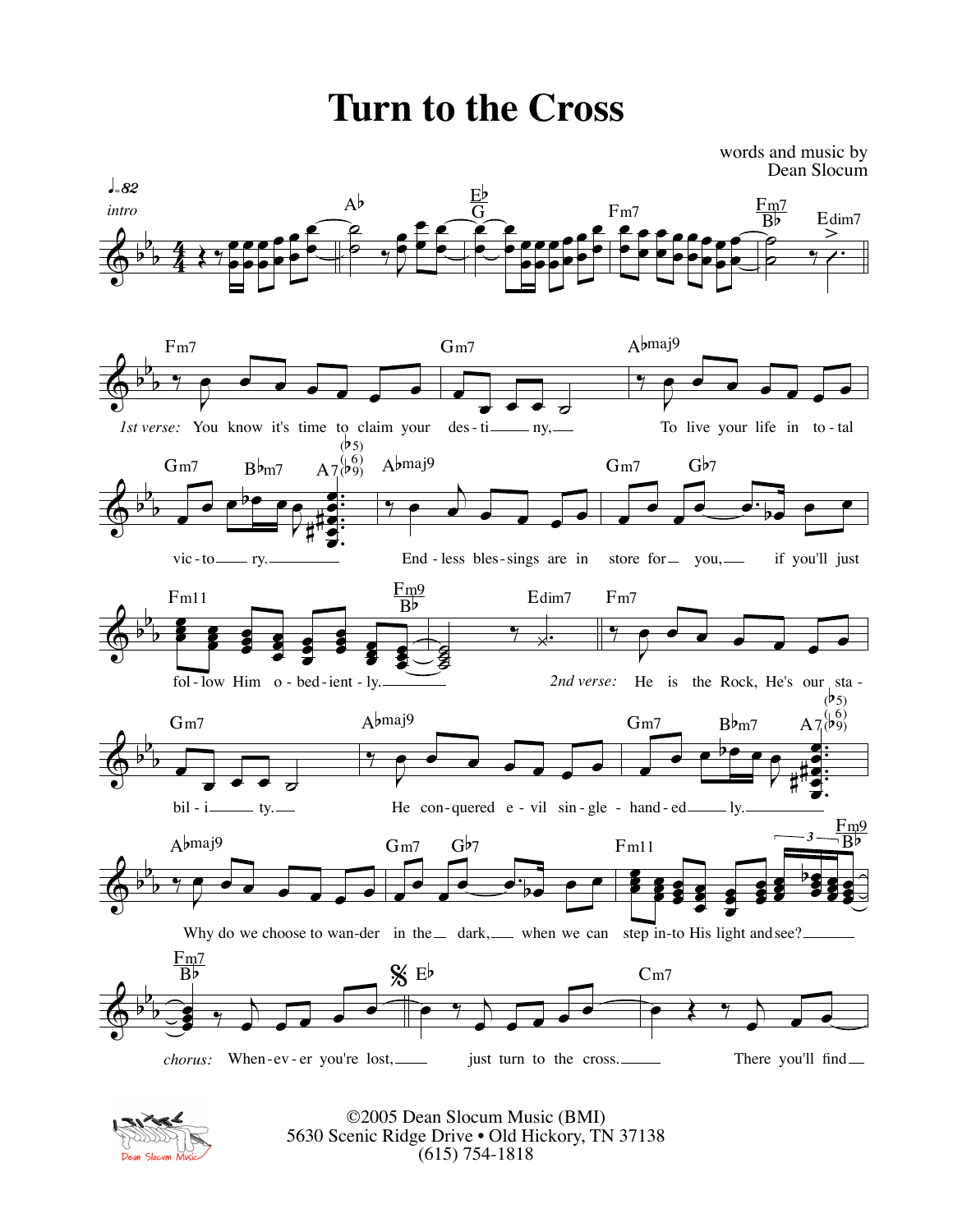Turn to the Cross p.2